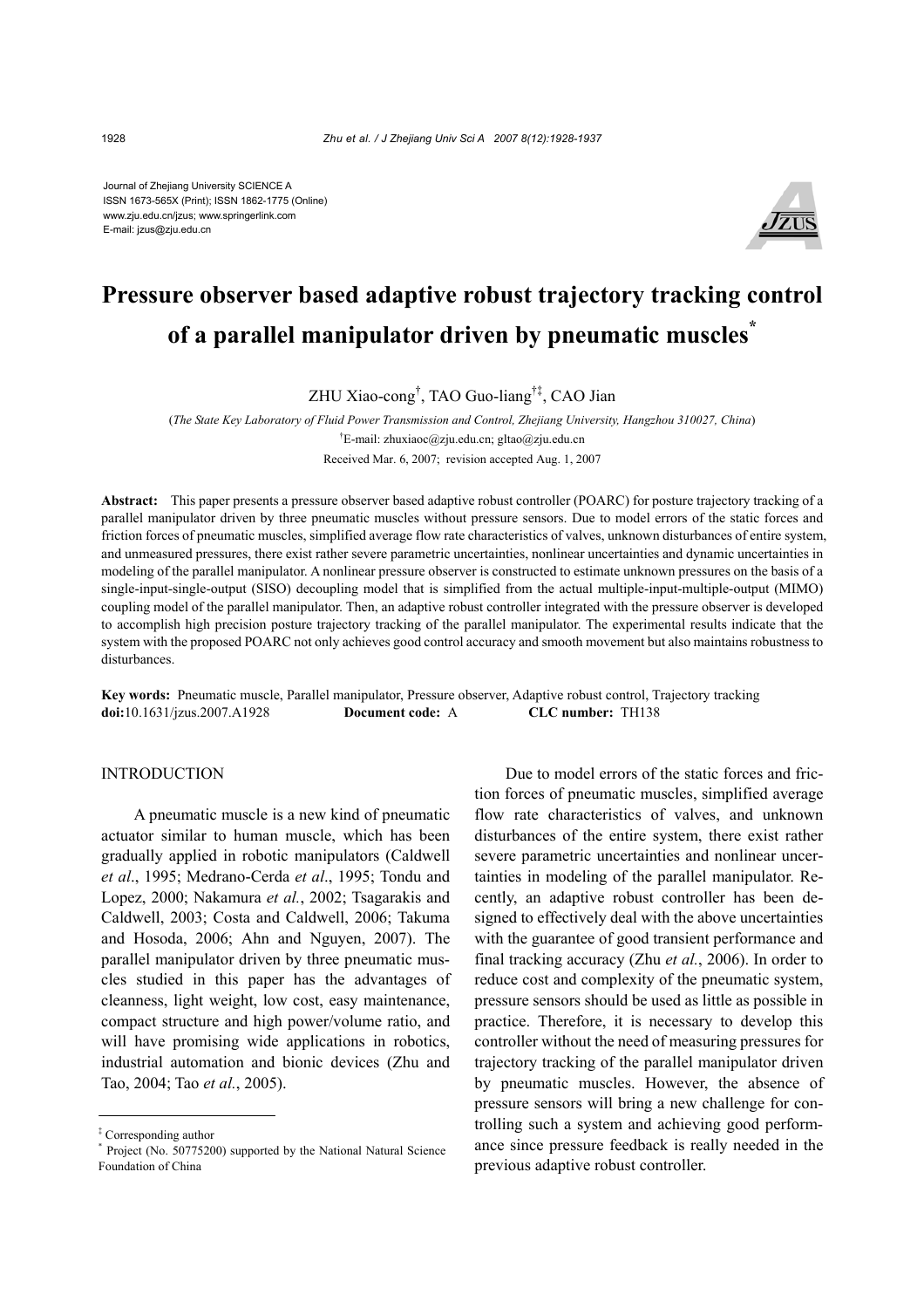In recent years, many researchers have worked on applying observer theory to designing controller of pneumatic systems and cancelling pressure sensors. Specially, Hildebrandt *et al*.(2005) proposed a feedback linearization controller based on a pressure observer for tracking control of a pneumatic system, which is realized by parameterizing the chamber pressures in respect of the actual position and corresponding derivatives. Gulati and Barth (2005) presented a sliding mode controller based on either energy based or force-error based Lyapunov pressure observer for servo control of pneumatic actuators. Pandian *et al.*(2002) developed a continuous gain observer and a sliding-mode observer to estimate the pressures in the cylinder, and used the estimated pressure in a sliding-mode controller for tracking control of a pneumatic cylinder. For the parallel manipulator studied, it must be noted that the system has MIMO coupling dynamics and large uncertainties associated with the pneumatic muscle, and that the unmeasured pressure could not be accurately represented by other measured state variables in linear form. Therefore, the designing method of this pressure observer is different from those in the above literature.

In this paper, informed by research on the adaptive robust observer (Yao and Xu, 2001), a nonlinear pressure observer based on a simplified SISO decoupling model with large uncertainties, is integrated with an adaptive robust controller to accomplish high precision posture trajectory tracking of the parallel manipulator without the need of measuring pressures.

## DECOUPLING DYNAMICS

The parallel manipulator driven by three pneumatic muscles (manufactured by Festo, MAS-40- N600-AA-MCKK) is shown in Fig.1, which consists of a moving platform, a base platform, a central pole and three pneumatic muscles connected by six ball joints that are evenly distributed along the respective platforms. The central pole is fixed to the base platform and is connected to the moving platform by a spherical joint. Two fast switching valves (manufactured by Festo, MHE2-MS1H-3/2G-M7-K, 100 L/min) are utilized to control the pressure inside each pneumatic muscle and this combination of components is referred to as a driving unit subsequently.



1: Moving platform; 2: Ball joint; 3: Spherical joint 4: Pneumatic muscle; 5: Central pole; 6: Base platform

**Fig.1 Experimental test-rig of parallel manipulator driven by pneumatic muscles** 

#### **SISO decoupling model in task-space**

The dynamics in task-space of the parallel manipulator is given by (Zhu *et al.*, 2006; Tao *et al.*, 2007)

$$
M(\theta)\ddot{\theta} + C(\theta, \dot{\theta})\dot{\theta} + G(\theta) + J^{T}(\theta)F_{f}(l, \dot{l}, p) + d_{t}(t)
$$
  
=  $J^{T}(\theta)F_{m}(p, l),$  (1)

where  $\boldsymbol{\theta} = [\theta_x, \theta_y]^T$  is the posture vector of the parallel manipulator,  $I = [l_1, l_2, l_3]^T$  is the contractive length vector of pneumatic muscles,  $p=[p_1,p_2,p_3]^T$  is the relative pressure vector of pneumatic muscles,  $M(\theta)$  is the rotational inertial matrix,  $C(\theta, \dot{\theta})\dot{\theta}$  is the vector of centripetal and Coriolis torques,  $G(\theta)$  is the vector of gravitational torques,  $F<sub>f</sub>(l, l, p)$  is the friction force vector of pneumatic muscles and link-joints,  $d<sub>t</sub>(t)$  is the disturbance vector in task-space,  $J(\theta)$  is Jacobian transformation matrix and  $F_m(p,l)$  is the static force vector of pneumatic muscles with each component given by (Tondu and Lopez, 2000)

$$
F_{mi}(l_i, p_i) = A(l_i)p_i + F_r(l_i),
$$
 (2)

where  $A(l_i)$  and  $F_r(l_i)$  are the equivalent cylinder area and rubber elastic force of pneumatic muscle, respectively.

Substitute Eq.(2) into Eq.(1) while noting  $\vec{l} = \vec{J}(\theta)\vec{\theta}$ , one obtains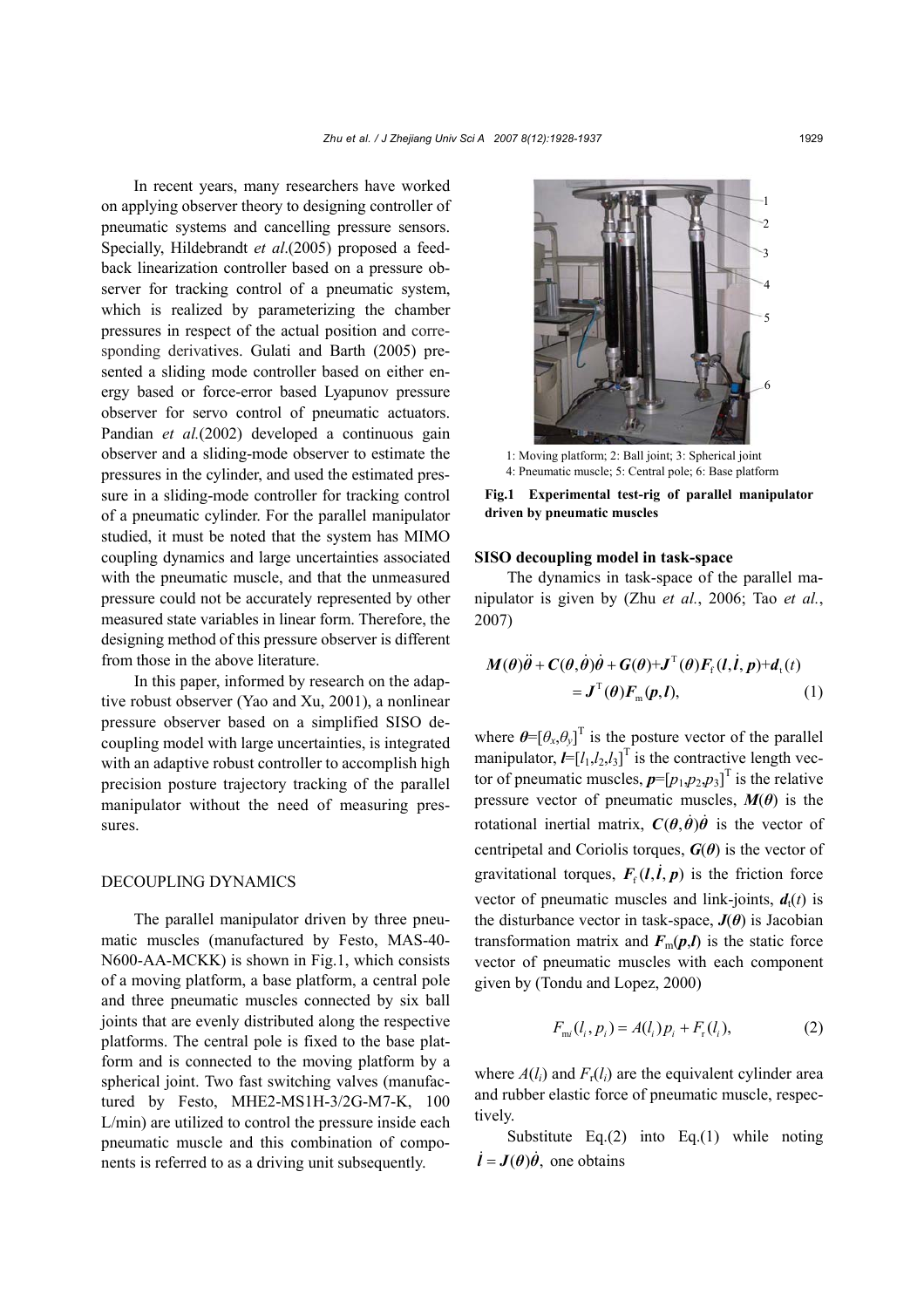$$
\ddot{l} = H_{\rm a}(\theta)A_{\rm c}(l)p + H_{\rm b}(\theta,\dot{\theta}) + d_{\rm l},\qquad(3)
$$

where  
\n
$$
H_a(\theta) = J(\theta)M^{-1}(\theta)J^T(\theta),
$$
\n
$$
A_c(I) = \text{diag}(A(I_1), A(I_2), A(I_3)),
$$
\n
$$
H_b(\theta) = J(\theta)M^{-1}(\theta)J^T(\theta)F_r(I) + J(\theta, \dot{\theta})\dot{\theta} - J(\theta)M^{-1}(\theta)\left[C(\theta, \dot{\theta})\dot{\theta} + G(\theta) + J^T F_r(I, \dot{I}, p)\right],
$$
\n
$$
d_1 = -J(\theta)M^{-1}(\theta)d_1.
$$

Eq.(3) is a MIMO dynamics and there exist coupling effects between the pressures and the contractive accelerations of different driving units. To remove such coupling effects, a SISO decoupling dynamics in task-space is proposed as follows for each driving unit *i*:

$$
\ddot{l}_i = f_a(\boldsymbol{\theta}) A(l_i) p_i + f_b(\boldsymbol{\theta}, \dot{\boldsymbol{\theta}}) + d_{xi}, \qquad (4)
$$

where  $f_a(\theta)$  is the *i*th principal diagonal element of matrix  $H_a(\theta)$ ,  $f_b(\theta, \dot{\theta})$  is the *i*th element of  $H_b(\theta, \dot{\theta})$ , and *dxi* is the lumped disturbance including the disturbance of the *i*th driving unit and the coupling effects of the other two driving units.

#### **Simplified model in muscle-space**

The pressure dynamics of each driving unit is (Zhu *et al.*, 2006)

$$
\dot{p}_i = -\frac{\lambda_{ai}(p_i + p_0)\dot{V}_i}{V_i} + \frac{\lambda_{bi}RT_iq_{mi}}{V_i} + d_{mi},
$$
 (5)

where  $\lambda_{ai}$  and  $\lambda_{bi}$  are the polytropic exponents,  $p_0$  the atmospheric pressure,  $V_i$  the pneumatic muscle's inner volume, *R* the gas constant, *Ti* the thermodynamic temperature of pneumatic muscle,  $d_{mi}$  the disturbance in muscle-space, and  $q_{mi}$  the mass flow rate of air through the valve given by

$$
q_{\rm mi} = u_i \chi_i(p_{\rm ui}, p_{\rm di}, T_{\rm ui}),\tag{6}
$$

where  $u_i$  is the duty cycle and  $\chi_i$  is a nonlinear flow gain function,  $p_{ui}$  and  $p_{di}$  are the upstream pressure and downstream pressure respectively, and  $T_{ui}$  is the upstream temperature.

Considering that the pressure information of pneumatic muscle must be provided in the process of designing the controller while the pressure could not be obtained by measurement in the absence of pressure sensors, the model-based pressure observer should be constructed according to Eqs.(5) and (6). However, since Eq.(6) is a nonlinear function of the unmeasured pressure, Eqs.(5) and (6) cannot be directly used to design the pressure observer. Hence, assuming the flow rate gain function  $\chi_i(p_{ui},p_{di},T_{ui})$  to be constant and merging Eq.(6) with Eq.(5), a simplified model in muscle-space could be expressed as Eq.(7), which is a linear function of the unmeasured pressure:

$$
\dot{p}_i = g_a(l_i)u + g_b(l_i)\dot{l}_i p_i + g_c(l_i)\dot{l}_i + d_{pi}, \qquad (7)
$$

where  $g_a(l_i)$ ,  $g_b(l_i)$  and  $g_c(l_i)$  are nonlinear functions of contractive length of pneumatic muscles:

$$
g_{a}(l_{i}) = \frac{\lambda_{bi}RT_{i}\chi_{i}}{V(l_{i})}, \quad g_{b}(l_{i}) = -\frac{\lambda_{ai}}{V(l_{i})}\frac{\partial V(l_{i})}{\partial l_{i}},
$$

$$
g_{c}(l_{i}) = -\frac{\lambda_{ai}p_{0}}{V(l_{i})}\frac{\partial V(l_{i})}{\partial l_{i}},
$$

and  $d_{\rm pi}$  is the model error during simplification which will be attenuated by robust feedback term.

## **SISO dynamics in state-space**

For each driving unit, state variables are defined as  $x = [l_i, l_i, p_i]^T$  (*i*=1,2,3). According to Eqs.(4) and (7), the following SISO dynamics in state-space can be obtained:

$$
\begin{cases} \n\dot{x}_1 = x_2, \\ \n\dot{x}_2 = f_a(\boldsymbol{\theta}) A(x_1) x_3 + f_b(\boldsymbol{\theta}, \dot{\boldsymbol{\theta}}) + d_x, \\ \n\dot{x}_3 = g_a(x_1) u + g_b(x_1) x_2 x_3 + g_c(x_1) x_2 + d_p. \n\end{cases} \tag{8}
$$

#### PROBLEMS TO BE ADDRESSED

The nonlinear disturbances in task-space and muscle-space can be decomposed into unknown constant nominal values and time-varying uncertainties, i.e.,  $d_x = d_{x0} + \tilde{d}_x$ ,  $d_p = d_{p0} + \tilde{d}_p$ . Let  $\beta$ be the unknown parameter vector,  $\hat{\boldsymbol{\beta}}$  the estimate of  $\beta$  and  $\tilde{\beta} = \hat{\beta} - \beta$  the estimation error.

1930 *Zhu et al. / J Zhejiang Univ Sci A 2007 8(12):1928-1937*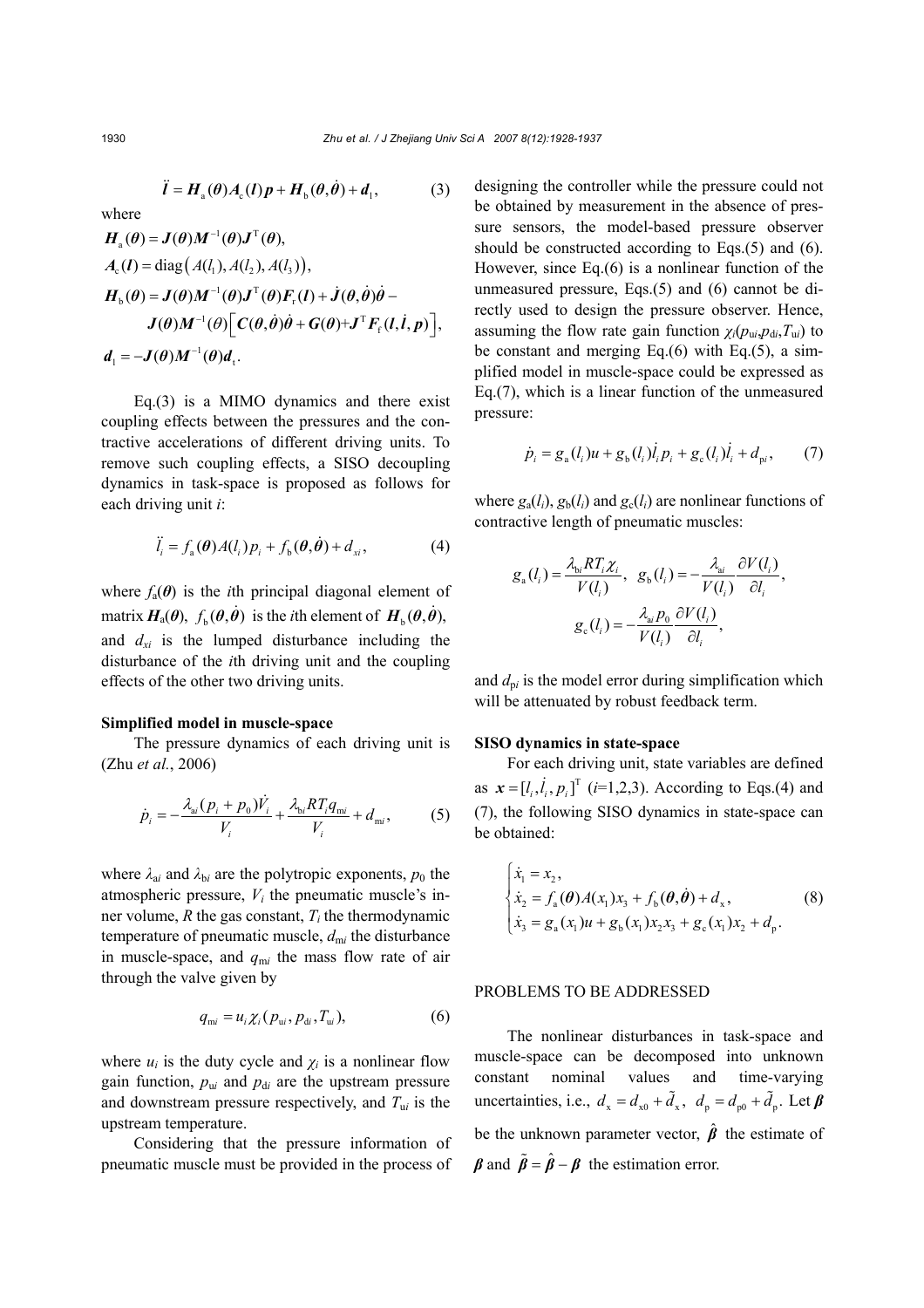**Assumption 1** The  $x_3$ -subsystem in Eq.(8) with  $x_3$  as the state and  $u$ ,  $x_1$ ,  $x_2$  as the inputs, is bounded-inputbounded-state stable in the sense that for every  $x_{30} \in \mathbb{R}$ and every  $u, x_1, x_2 \in L^1_{\infty}[0, \infty)$ , the solution  $x_3$  starting from the initial condition  $x_{30}$  is bounded, i.e.,  $x_3(t) \in L^1_{\infty}[0, \infty)$  (Yao and Xu, 2001).

**Assumption 2** The extents of the parametric uncertainties and nonlinear uncertainties are known, i.e.,

$$
\boldsymbol{\beta} \in \Omega_{\boldsymbol{\beta}} = \{ \boldsymbol{\beta} : \boldsymbol{\beta}_{\min} \leq \boldsymbol{\beta} \leq \boldsymbol{\beta}_{\max} \},
$$

$$
| \tilde{\boldsymbol{d}}_{\mathrm{x}} | \leq \boldsymbol{d}_{\mathrm{xmax}}, | \tilde{\boldsymbol{d}}_{\mathrm{p}} | \leq \boldsymbol{d}_{\mathrm{pmax}},
$$

where  $\beta_{\text{max}} = [\beta_{1\text{max}}, \dots, \beta_{n\text{max}}]^T$  is the maximum parameter vector and  $\boldsymbol{\beta}_{min} = [\boldsymbol{\beta}_{1min},...,\boldsymbol{\beta}_{nmin}]^T$  is the minimum parameter vector,  $d_{xmax}$  and  $d_{pmax}$  are known vectors.

#### **Parameter projection**

A discontinuous projection can be defined as Eq.(9) in order to guarantee that the parameter estimates given by Eq.(10) remain in the known bounded region all the time (Yao and Tomizuka, 1997).

$$
Proj_{\hat{\beta}}(\delta_i) = \begin{cases} 0, & \hat{\beta}_i = \beta_{i_{\text{max}}} \text{ and } \delta_i > 0, \\ 0, & \hat{\beta}_i = \beta_{i_{\text{min}}} \text{ and } \delta_i < 0, \\ \delta_i, & \text{otherwise.} \end{cases}
$$
(9)

The adaptation law is given by

$$
\dot{\hat{\beta}} = Proj_{\hat{\beta}}(\Gamma \sigma), \qquad (10)
$$

where  $\Gamma > 0$  is a diagonal matrix and  $\sigma$  is an adaptation function to be synthesized later. It can be shown that for any adaptation function, the projection mapping used in Eq.(10) guarantees

$$
\begin{aligned}\n\text{(P1)} \ \ \hat{\beta} &\in \varOmega_{\beta} = \{\hat{\beta} : \beta_{\min} \leq \hat{\beta} \leq \beta_{\max} \}, \\
\text{(P2)} \ \ \tilde{\beta}^{\mathrm{T}} [\boldsymbol{\varGamma}^{-1} \boldsymbol{Proj}_{\hat{\beta}} (\boldsymbol{\varGamma} \boldsymbol{\sigma}) - \boldsymbol{\sigma}] &\leq 0, \ \forall \boldsymbol{\sigma}. \n\end{aligned} \tag{11}
$$

#### **Difficulties in designing observer/controller**

For trajectory tracking control of the parallel manipulator driven by pneumatic muscles without the need of measuring pressures, the main difficulties are analyzed as follows.

(1) Due to the nonlinearities of robotic dynamics, pressure dynamics and flow rate characteristics, the unmeasured pressure could not be accurately represented by other measured state variables in linear form. Thus, it is impossible to design a linear pressure observer based on the accurate model (Brogan, 1985).

(2) It must be noted that there exist large uncertainties in the system dynamics, such as the parametric uncertainties from modeling the static force and the friction force of pneumatic muscle, the nonlinear uncertainties from simplifying pressure dynamics of pneumatic muscle and flow characteristic of fast switching valves and the coupling effects of MIMO dynamics, and the dynamic uncertainties from estimating the unmeasured pressures. The above uncertainties could not be attenuated only by robust observer-controller method (Tarek and Francoise, 1999). Therefore, an adaptive robust observer-controller method should be adopted for compensating and attenuating these uncertainties.

(3) The model uncertainties are mismatched, i.e., both parametric uncertainties and nonlinear uncertainties appear in the dynamic equations that are not directly related to the control input *u.* Therefore the backstepping design technology should be employed to overcome the design difficulties for achieving asymptotic stability (Bu and Yao, 2001).

# PRESSURE ESTIMATATION

Define a variable as follows (Yao and Xu, 2001):

$$
\zeta = x_3 - \omega(x_1, x_2),\tag{12}
$$

where  $\omega(x_1, x_2)$  is a design function yet to be determined. From Eq.(8), the derivative of Eq.(12) is

$$
\dot{\zeta} = g_{a}(x_{1})u + \left[g_{b}(x_{1})x_{2} - \frac{\partial \omega}{\partial x_{2}} f_{a}(\theta)A(x_{1})\right](\zeta + \omega) + g_{c}(x_{1})x_{2} + d_{p} - \frac{\partial \omega}{\partial x_{1}}x_{2} - \frac{\partial \omega}{\partial x_{2}} f_{b}(\theta, \dot{\theta}) - \frac{\partial \omega}{\partial x_{2}} d_{x}. \quad (13)
$$

For simplicity, let

$$
\begin{cases}\nA_{\zeta} = g_{\mathfrak{b}}(x_1)x_2 - \frac{\partial \omega}{\partial x_2} f_{\mathfrak{a}}(\theta) A(x_1), \zeta_{\eta 01} = g_{\mathfrak{a}}(x_1)u, \\
\zeta_{\eta 02} = A_{\zeta} \omega + g_{\mathfrak{c}}(x_1)x_2 - \frac{\partial \omega}{\partial x_1} x_2 - \frac{\partial \omega}{\partial x_2} f_{\mathfrak{b}}(\theta, \dot{\theta}),\n\end{cases} (14)
$$
\n
$$
\zeta_{\eta 1} = -\frac{\partial \omega}{\partial x_2}, \zeta_{\eta 2} = 1.
$$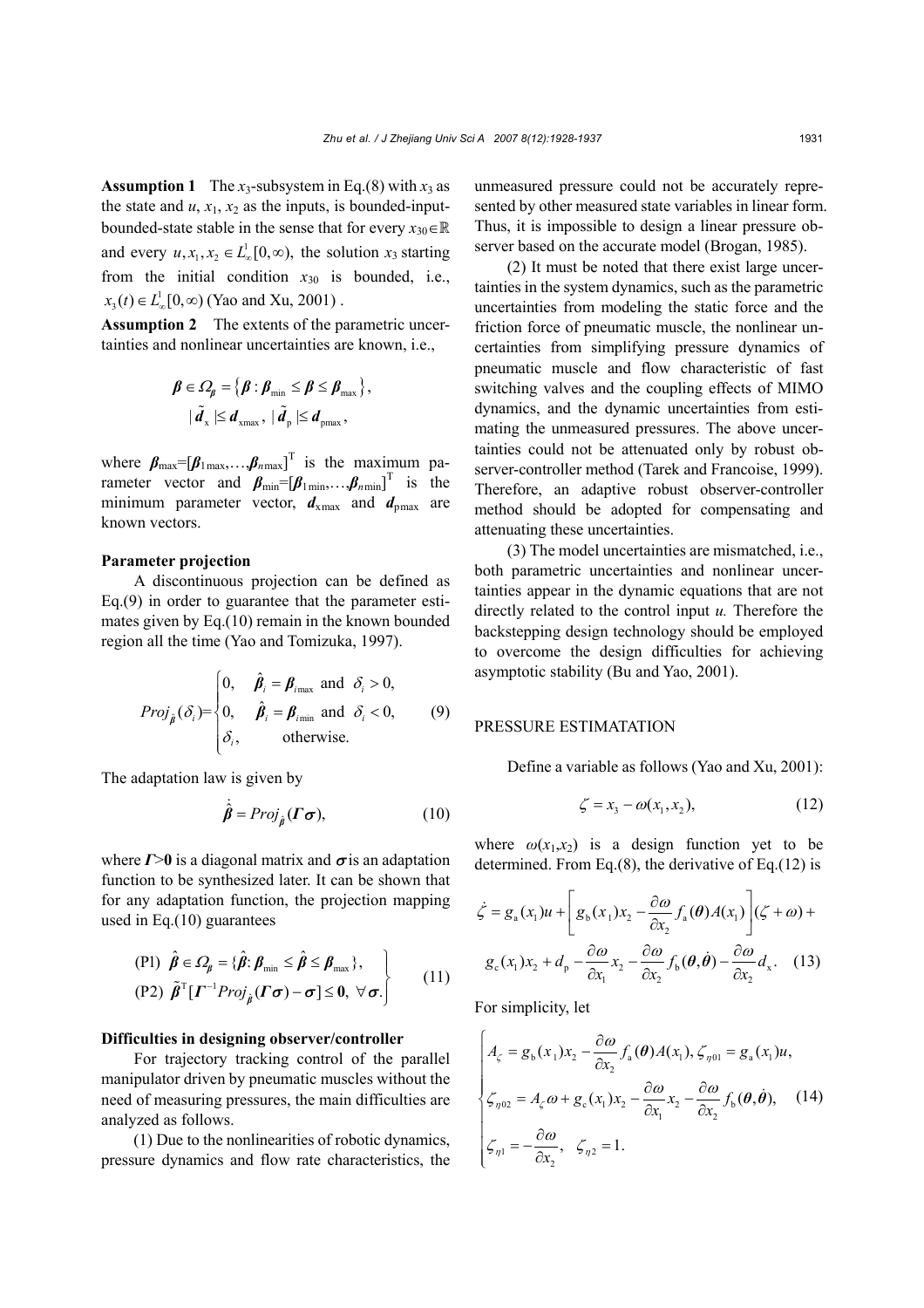Then, Eq.(13) is rewritten as

$$
\dot{\zeta} = A_{\zeta}\zeta + \zeta_{\eta 01} + \zeta_{\eta 02} + \zeta_{\eta 1}d_{x0} + \zeta_{\eta 2}d_{p0} + \zeta_{\eta 1}\tilde{d}_{x} + \zeta_{\eta 2}\tilde{d}_{p}.
$$
\n(15)

If  $d_{x0}$  and  $d_{p0}$  were known, a nonlinear observer would be designed as

$$
\dot{\hat{\zeta}} = A_{\zeta} \hat{\zeta} + \zeta_{\eta 01} + \zeta_{\eta 02} + \zeta_{\eta 1} d_{x0} + \zeta_{\eta 2} d_{p0}.
$$
 (16)

Then, the state estimation error  $\tilde{\zeta} = \hat{\zeta} - \zeta$  would be governed by the following dynamic system:

$$
\dot{\tilde{\zeta}} = A_{\zeta}\tilde{\zeta} - A_{1},\qquad(17)
$$

where

$$
\Delta_{\rm l} = \zeta_{\eta 1} \tilde{d}_{\rm x} + \zeta_{\eta 2} \tilde{d}_{\rm p}.
$$

Since  $d_{x0}$  and  $d_{p0}$  are unknown, the observer Eq.(16) is not implementable, but it provides motivation for the design of the following nonlinear filters:

$$
\begin{cases}\n\dot{\zeta}_{\theta 01} = A_{\zeta} \zeta_{\theta 01} + \zeta_{\eta 01}, & \dot{\zeta}_{\theta 02} = A_{\zeta} \zeta_{\theta 02} + \zeta_{\eta 02}, \\
\dot{\zeta}_{\theta 1} = A_{\zeta} \zeta_{\theta 1} + \zeta_{\eta 1}, & \dot{\zeta}_{\theta 2} = A_{\zeta} \zeta_{\theta 2} + \zeta_{\eta 2}.\n\end{cases}
$$
\n(18)

The pressure estimation can thus be represented by

$$
\hat{\zeta} = \zeta_{\theta 01} + \zeta_{\theta 02} + \zeta_{\theta 1} d_{x0} + \zeta_{\theta 2} d_{p0}. \tag{19}
$$

From Eqs.(18) and (19), it can be verified that the observer error dynamics is still described by Eq.(17). Therefore, the unmeasured pressure is

$$
x_3 = \zeta_{\theta 01} + \zeta_{\theta 02} + \zeta_{\theta 1} d_{x0} + \zeta_{\theta 2} d_{p0} + \omega - \tilde{\zeta}.
$$
 (20)

Let  $A_\ell = -k$  ( $k > 0$ ) such that the unperturbed system of observer error dynamics is exponentially stable, i.e., when  $\Delta_1 = 0$ , the observation error  $\tilde{\zeta}$ converges to zero exponentially. Thus, from Eq.(14),  $\omega(x_1,x_2)$  is obtained.

$$
\omega(x_1, x_2) = n_a^{-1}(\boldsymbol{\theta}, x_1)[g_b(x_1)x_2^2/2 + kx_2], \quad (21)
$$

where  $n_a(\theta, x_1) = f_a(\theta)A(x_1)$  is a positive function.

Hence, according to Assumption 1, the observation error would be bounded.

# ADAPTIVE ROBUST CONTROLLER DESIGN

A discontinuous projection based adaptive robust controller integrated with the above pressure observer is developed to accomplish the high precision posture trajectory tracking of the parallel manipulator with dynamic uncertainties (Yao and Tomizuka, 1997; Yao and Xu, 2001). The procedure of backstepping design is illustrated as follows.

Step 1: Define a switching-function-like quantity as

$$
z_2 = \dot{z}_1 + k_c z_1, \tag{22}
$$

where  $z_1=x_1-x_{1d}$  is the trajectory tracking error and  $k_c$ is a positive feedback constant. If  $z_2$  converges to a small value or zero, then  $z_1$  will converge to a small value or zero since the transfer function from  $z_2$  to  $z_1$  is stable. Substituting Eqs.(8) and (20) into Eq.(22), *z*<sup>2</sup> dynamics is

$$
\dot{z}_2 = n_a \zeta_{\theta 01} + n_a \zeta_{\theta 02} + (n_a \zeta_{\theta 1} + 1) d_{x0} + n_a \zeta_{\theta 2} d_{p0} + n_a \omega - n_a \tilde{\zeta} + f_b - \ddot{x}_d + k_c \dot{e}.
$$
 (23)

For the purpose of  $z_2$  converging to zero, define the unknown parameters in task-space as  $\beta_2 = [d_{x0}, d_{p0}]^T$ and the virtual input as *ν*=ζ<sub>θ01</sub>. Then, the regressor for parameter adaptation is  $\boldsymbol{\varphi}_2 = [n_a \zeta_{\theta 1} + 1, n_a \zeta_{\theta 2}]^\text{T}$ . And  $\hat{\boldsymbol{\beta}}_2$ 

is updated by  $\hat{\beta}_2 = Proj_{\hat{\beta}}(\Gamma_2 \sigma_2)$  with the parameter adaptation function given by  $\sigma_2 = \varphi_2 z_2$ .

The desired virtual input consists of two terms:

$$
v_{\rm d} = v_{\rm da} + v_{\rm ds},\tag{24a}
$$

$$
v_{da} = n_a^{-1}[-n_a \zeta_{\theta 02} - n_a \omega - f_b + \ddot{x}_d - k_c \dot{e} - \boldsymbol{\varphi}_2^{\mathrm{T}} \hat{\boldsymbol{\beta}}_2], (24b)
$$

where  $v_{da}$  functions as the adaptive control part used to achieve an improved model compensation, and  $v_{ds}$ is a robust control law including the following two terms:

$$
v_{ds} = v_{ds1} + v_{ds2}, \quad v_{ds1} = -n_a^{-1} k_2 z_2, \tag{25}
$$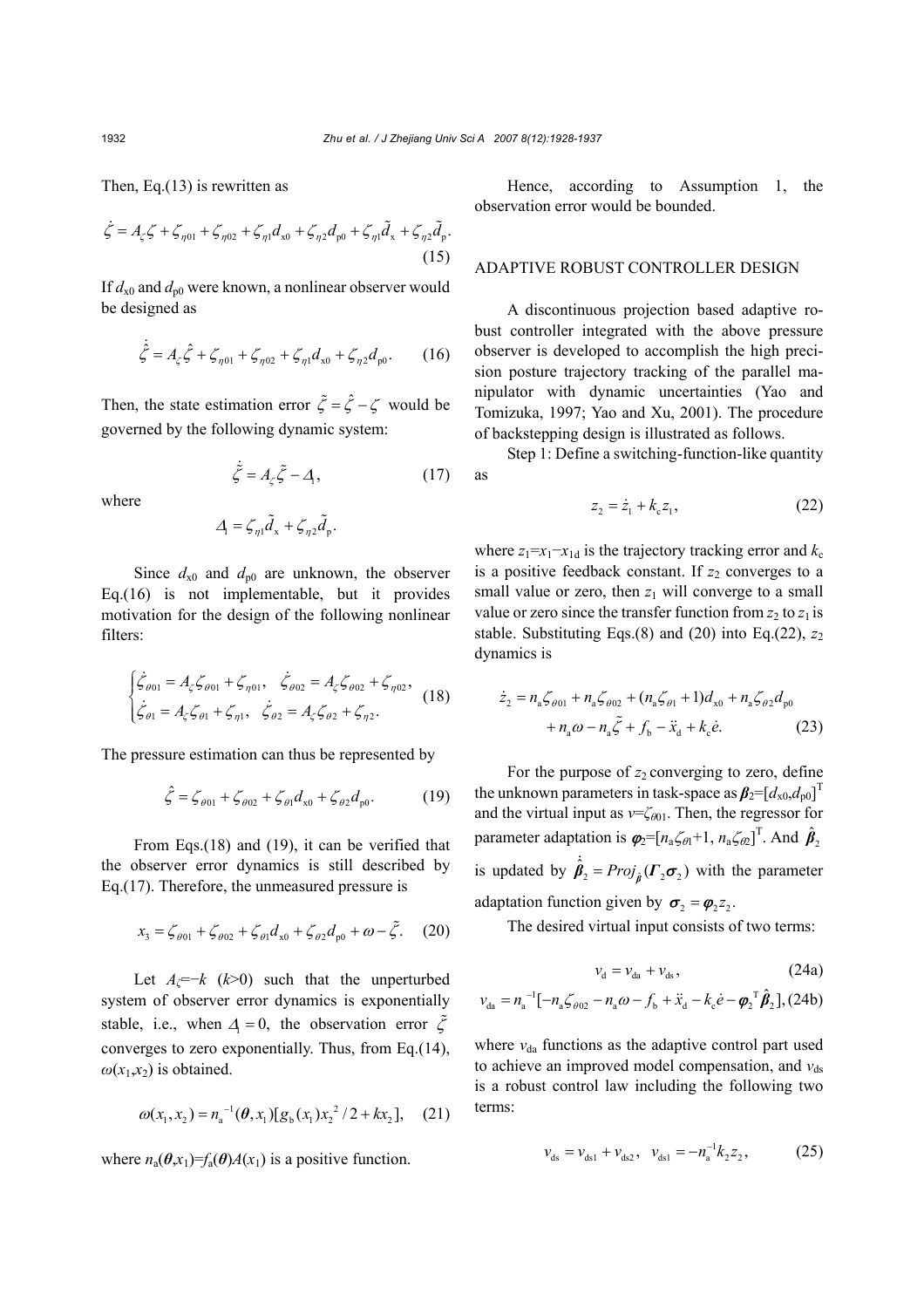where  $k_2$  is a positive definite control gain,  $v_{ds2}$  is synthesized to dominate the model uncertainties coming from both parametric uncertainties and nonlinear uncertainties, which is chosen to satisfy the following conditions:

$$
\begin{cases} z_2(n_{\rm a}\mathbf{v}_{\rm ds2}-\boldsymbol{\varphi}_2^{\rm T}\tilde{\boldsymbol{\beta}}_2-n_{\rm a}\tilde{\zeta})\leq\varepsilon_2, \\ z_2\mathbf{v}_{\rm ds2}\leq 0, \end{cases} \tag{26}
$$

where  $\varepsilon_2$  is a positive design parameter.

Define the positive semi-definite (p.s.d) function  $V_2 = z_2^2/2$  and denote the input discrepancy as  $z_3 = v - v_d$ . From Eqs.(23) and (24), the time derivative of  $V_2$  is

$$
\dot{V}_2 = -k_2 z_2^2 + z_2 [-\phi_2^T \tilde{\beta}_2 + n_a z_3 - n_a \tilde{\zeta} + n_a v_{ds2}].
$$
 (27)

Step 2: Synthesize a control input  $u$  so that  $z_3$ converges to zero or a small value with a guaranteed transient performance.

The time derivative of  $z_3$  is given by Eq.(28) while noting Eqs. $(14)$ ,  $(18)$  and  $(24)$ :

$$
\dot{z}_3 = A_{\zeta} \zeta_{\theta 01} + g_{\rm a} u - \dot{v}_{\rm dc} - \dot{v}_{\rm du}, \qquad (28)
$$

where

$$
\dot{v}_{dc} = \frac{\partial v_d}{\partial x_1} \hat{x}_2 + \frac{\partial v_d}{\partial x_2} \hat{x}_2 + \frac{\partial v_d}{\partial \omega} \left( \frac{\partial \omega}{\partial x_1} \hat{x}_2 + \frac{\partial \omega}{\partial x_2} \hat{x}_2 \right) +
$$
\n
$$
\frac{\partial v_d}{\partial \zeta_{\theta 02}} \dot{\zeta}_{\theta 02} + \frac{\partial v_d}{\partial \zeta_{\theta 1}} \dot{\zeta}_{\theta 1} + \frac{\partial v_d}{\partial \zeta_{\theta 2}} \dot{\zeta}_{\theta 2} + \frac{\partial v_d}{\partial \hat{\beta}_2} \hat{\beta}_2 + \frac{\partial v_d}{\partial t},
$$

and

$$
\dot{\nu}_{du} = \left(\frac{\partial v_d}{\partial x_1} + \frac{\partial v_d}{\partial \omega} \frac{\partial \omega}{\partial x_1}\right) (x_2 - \hat{x}_2) + \left(\frac{\partial v_d}{\partial x_2} + \frac{\partial v_d}{\partial \omega} \frac{\partial \omega}{\partial x_2}\right) (\hat{x}_2 - \hat{\hat{x}}_2),
$$

where  $\hat{x}_2$  and  $\hat{x}_2$  are deduced from  $x_1$  by a second-order differential filter (Zhu *et al.*, 2006). Note that  $\dot{v}_{dc}$  represents the calculable part of  $\dot{v}_d$  and can be used to design control functions, but  $\dot{v}_{du}$  can not due to various uncertainties.

To attenuate the effect of  $\dot{v}_{du}$ , let  $\dot{v}_{du}$  be decomposed into a constant nominal value and time-varying uncertainties, i.e.,  $\dot{v}_{du} = d_{v0} + \ddot{d}_{v}$ . For the purpose of  $z_3$  converging to zero or a small value with a guaranteed performance, define the unknown parameter in muscle-space as  $\beta_3 = d_{v0}$ . Then, the regressor for parameter adaptation is  $\boldsymbol{\varphi}_3 = 1$ . And  $\hat{\boldsymbol{\beta}}_3$  is updated by  $\hat{\beta}_3 = Proj_{\hat{B}}(\Gamma_3 \sigma_3)$  with the parameter adaptation function given by  $\sigma_3 = -\varphi_3 z_3$ .

The desired control input consists of two terms:

$$
u = u_{da} + u_{ds}, \ u_{da} = g_a^{-1}(-A_\zeta \zeta_{\theta 01} + \dot{v}_{dc} - n_a z_3 + \hat{d}_{v0}), (29)
$$

where  $u_{da}$  is used for adaptive model compensation and the robust control law  $u_{ds}$  consists of the following two terms:

$$
u_{ds} = u_{ds1} + u_{ds2}, \ \ u_{ds1} = -g_a^{-1} k_3 z_3, \tag{30}
$$

where  $k_3$  is a positive feedback gain,  $u_{ds2}$  is a robust control function chosen to satisfy the following conditions to dominate all model uncertainties:

$$
\begin{cases} z_3(g_a u_{ds2} + \boldsymbol{\varphi}_3^\top \tilde{\boldsymbol{\beta}}_3 - \tilde{d}_v) \le \varepsilon_3, \\ z_3 u_{ds2} \le 0, \end{cases} \tag{31}
$$

where  $\varepsilon_3$  is a positive design parameter which can be arbitrarily small.

To see how the above control function works, define a p.s.d. function  $V_3 = V_2 + z_3^2/2$ . The time derivative of  $V_3$ , when Eqs.(28) and (29) are substituted into, is

$$
\dot{V}_3 = -k_2 z_2^2 - k_3 z_3^2 + z_3 [g_a u_{ds2} + \boldsymbol{\varphi}_3^T \tilde{\boldsymbol{\beta}}_3 - \tilde{d}_v] + z_2 [-\boldsymbol{\varphi}_2^T \tilde{\boldsymbol{\beta}}_2 - n_a \tilde{\zeta} + n_a v_{ds2}].
$$
\n(32)

Substituting Eqs.(26) and (31) into Eq.(32), then  $\dot{V}_3$ is bounded above by

$$
\dot{V}_3 \le -k_2 z_2^2 - k_3 z_3^2 + \varepsilon_2 + \varepsilon_3. \tag{33}
$$

The solution of inequality (33) satisfies

$$
V_3(t) \le \exp(-\lambda_v t) V_3(0) + \frac{\varepsilon_v}{\lambda_v} [1 - \exp(-\lambda_v t)], \quad (34)
$$

where  $\lambda_v = 2 \times \min\{k_2, k_3\}$ ,  $\varepsilon_v = \varepsilon_2 + \varepsilon_3$ .

The parameters  $k_2$ ,  $k_3$ ,  $\varepsilon_2$ ,  $\varepsilon_3$  could be designed to guarantee that the tracking error be bounded in a preset ball all the time, whereas, in fact, these pa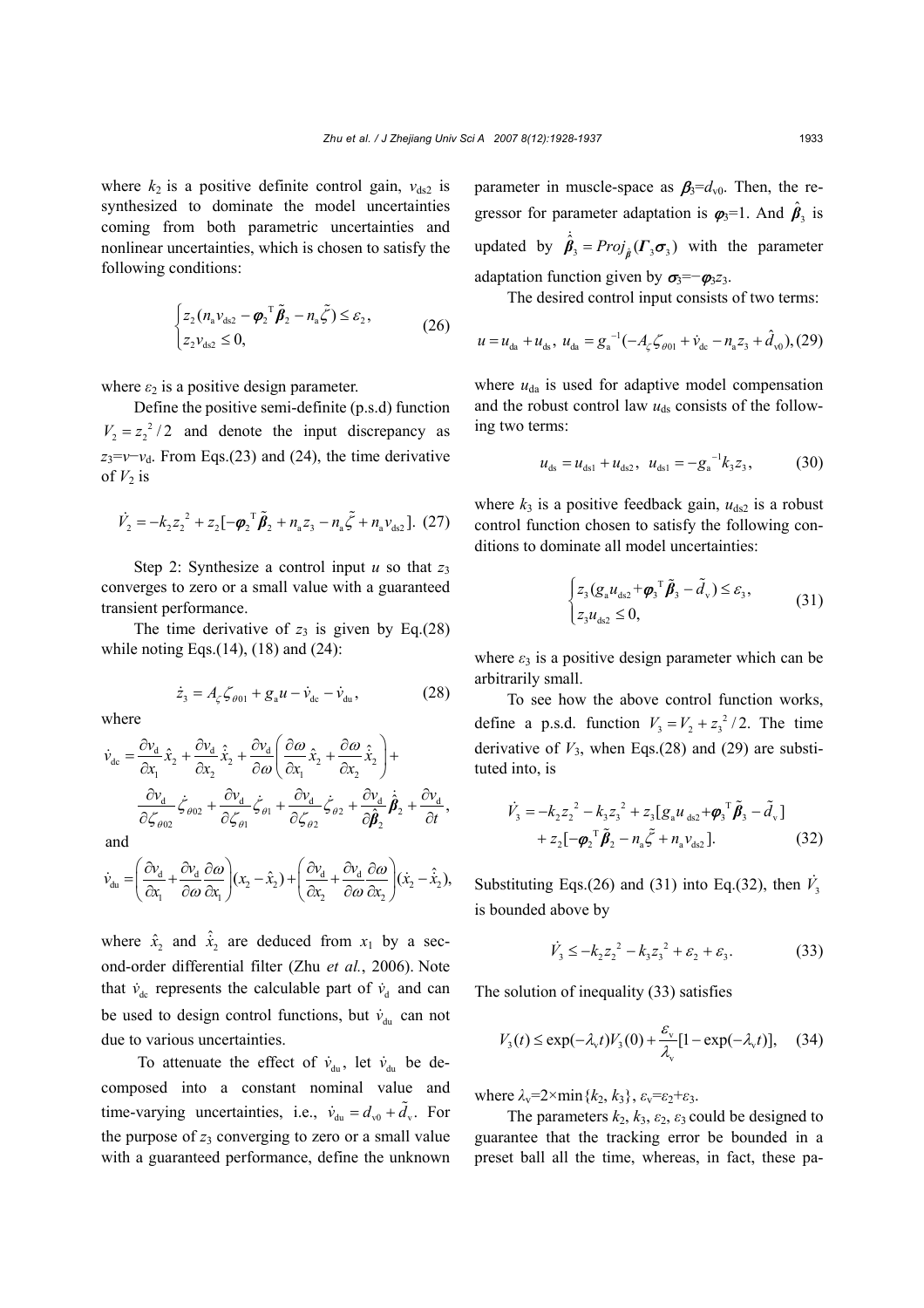rameters are constrained by the bandwidth of the total control system due to unmodeled high frequency dynamics, saturation of control inputs, and sampling frequency of digital implementation, etc.

If after a finite time,  $\tilde{d}_x = \tilde{d}_y = \tilde{d}_y = 0$ , i.e., in the presence of parametric uncertainties and dynamic uncertainties only, then asymptotic output tracking (or zero final tracking error) is also achieved.

## RESULTS AND DISCUSSION

The pressure observer based adaptive robust controller (POARC) is implemented on the parallel manipulator driven by pneumatic muscles without pressure sensors. Experimental results are illustrated as follows.

The controller is first tested for a smooth step response with initialized and generated trajectory shown in Fig.2. The estimates of lumped disturbances and pressures are shown in Fig.3. The steady-state errors are  $e_{xF}$ =0.03852° and  $e_{yF}$ =0.03317° and the maximal absolute values of the tracking errors are  $e_{xM}$ =0.93118° and  $e_{vM}$ =0.73650°. Despite the fact that there exist rather severe uncertainties in task-space and muscle-space due to model simplification and nonlinearties associated with the pneumatic muscle system, the satisfactory transient performance and excellent steady-state errors could be achieved due

Exp.  $-\cdot$  - Ref.  $-\cdot$  - Desired 6 Posture θ*x* (°) 4  $\overline{\mathcal{L}}$ 0 Exp.  $-\cdots$  Ref. - - - Desired 6 Posture θ*y* (°) 4 2  $\overline{0}$ 1.0 Error  $e_y$  (°) Error  $e_x$  (°) Error $e_x$  (°) 0.5  $\mathcal{C}_{\mathcal{C}}$  $-0.5$ −1.0 0.8  $2 \text{rot } e_v$  (°) 0.4  $\overline{0}$  $-0.4$ −0.8 0 3 6 9 12 15 18 21 24 27 30 Time *t* (s)

**Fig.2 Smooth step response of POARC** 

to the lumped disturbances and pressures being estimated and the unknown uncertainties being attenuated.

For tracking a sinusoidal posture trajectory (amplitude  $\theta_r = 2^\circ$ ,  $\theta_r = 5^\circ$  and period 15 s), response comparison between the POARC without pressure sensors and the adaptive robust controller (ARC) with pressure sensors (Zhu *et al.*, 2006) are shown in Fig.4. The control inputs of POARC are shown in Fig.5, and the estimated pressures and measured pressures are shown in Fig.6. As can be seen from Fig.4, the average tracking errors of POARC are  $L_2[e_x] = 0.07146^\circ$  and  $L_2[e_v] = 0.15243^\circ$ , and the maximal absolute values of the tracking errors are  $e_{xM}$ =0.20250° and  $e_{yM}$ = 0.44423°. It is obvious that the maximal absolute values of the tracking errors of POARC are a little larger than those of ARC. In Figs.5 and 6, the control inputs and the estimates of pressures are bounded all the time and the movement is smooth without control chattering since the discontinuous projection based adaptive robust controller is adopted. Though there are fairly large errors between estimated pressures and measured pressures, the tracking errors could be always small due to large parametric uncertainties and large dynamic uncertainties being compensated through using POARC.

Fig.7 shows the error responses of the contractive lengths of pneumatic muscles both with POARC and with sliding mode controller (SMC) (Tao *et al.*, 2005) under the condition of tracking the same trajectory

> Estimate of  $d_{21}$ Estimate of  $d_{x2}$ Estimate of  $d_{x3}$

 $\begin{bmatrix} \hat{E} & -120 \\ \hat{E} & -180 \\ \hat{S} & -240 \\ \hat{E} & -300 \\ \hat{E} & -360 \end{bmatrix}$ −180 −240 −300 −360

Pressure

Pressure  $p ( \times 10^5$  Pa)



Estimate of  $p_1$ Estimate of  $p_2$ Estimate of  $p_3$ 

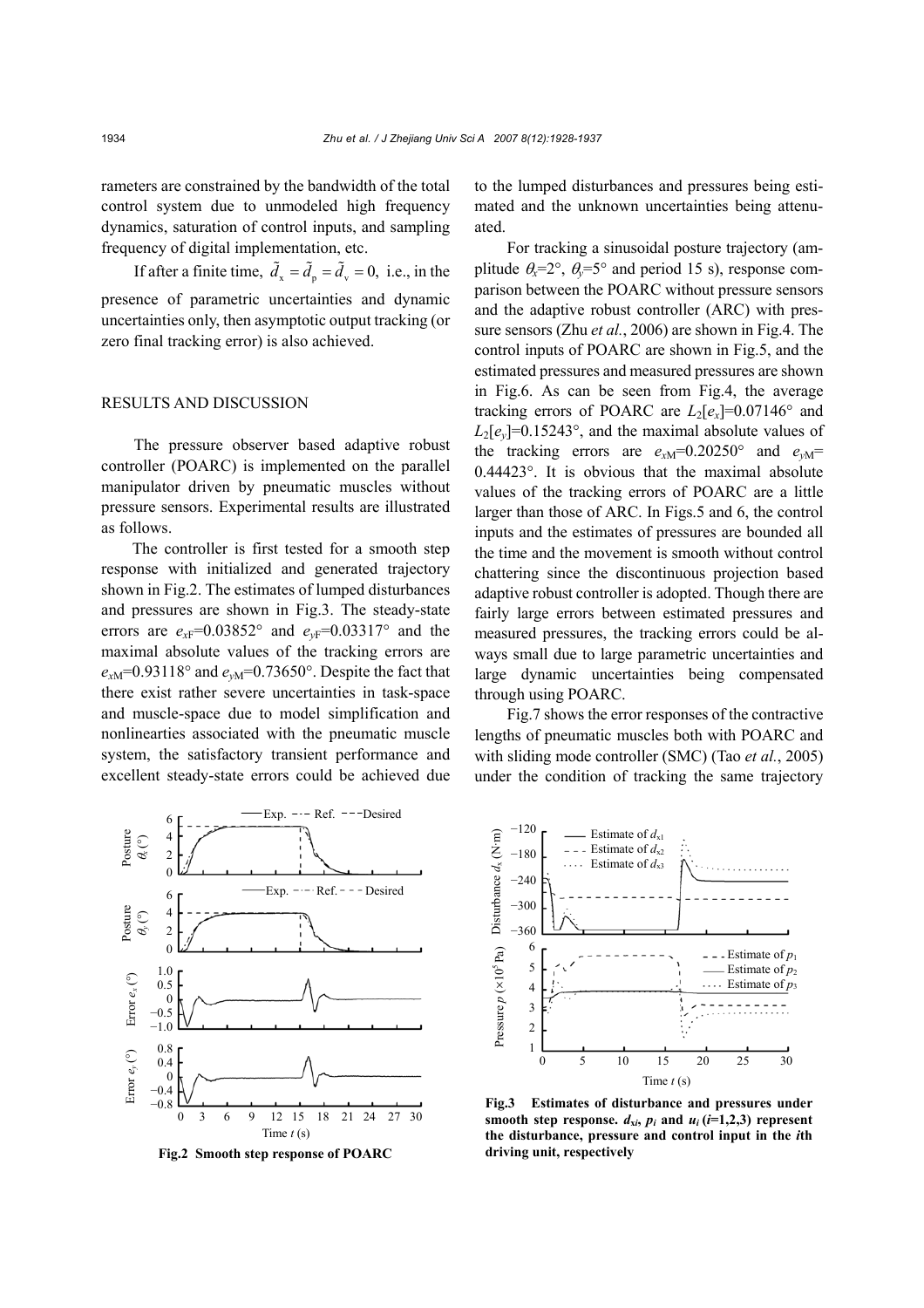

**Fig.4 Sinusoidal tracking response of POARC and** 



**Fig.6 Control inputs of POARC under sinusoidal trajectory** 

as above. It must be noted that neither of the two controllers uses pressure sensors. Obviously, the errors of the contractive lengths with SMC in Fig.7 have severe vibration and the parallel manipulator is suffering from vibration all the time since SMC utilizes the tracking errors to design the controller regardless of system model and pressure estimations. Consequently, the fast switching valves switch continuously, which will result in noises of the parallel manipulator and reduce useful life of the fast switching valves. In contrast, POARC makes full use of the available structural information of the unmeasured state dynamics and the prior knowledge about the parameter bounds to design the controller. As a result, small



**Fig.5 Estimated and measured pressures with POARC under sinusoidal trajectory** 



**Fig.7 Error comparison of contractive length with (a) POARC and (b) SMC** 

tracking errors with smooth movement and little control chattering are achieved.

For testing the robustness of POARC, the position transducers are given a sudden dither at  $t=12$  s, which can be regarded as a sudden large output disturbance to the system. As can be seen from Fig.8, the system experiences large tracking errors due to the wrong feedback information of position transducers when the dither is introduced. But after the dither disappeared, the system comes back to the stable posture quickly with no fluctuation. This demonstrates the robustness of the proposed control algorithm to disturbances.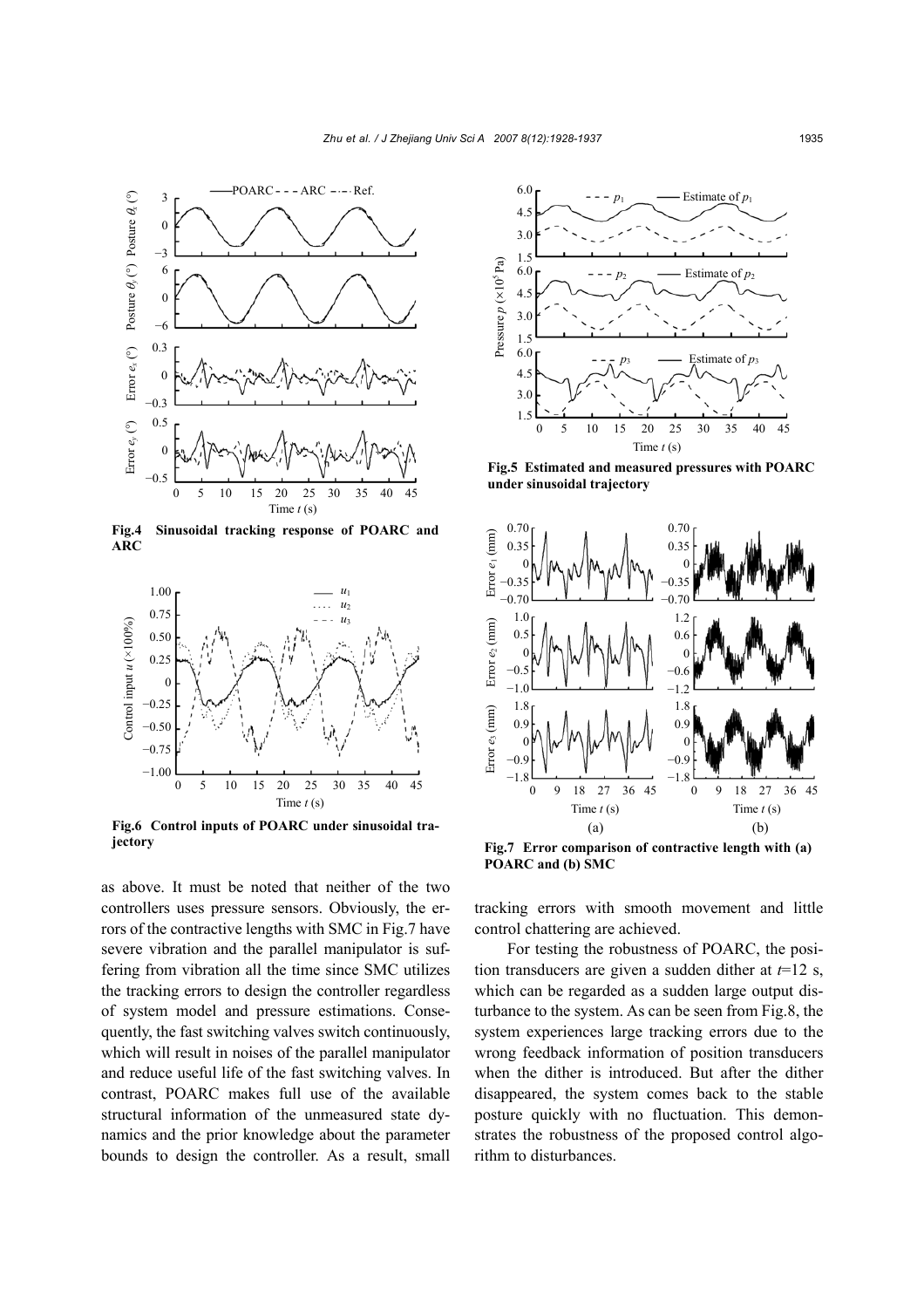

**Fig.8 Robustness of POARC to sudden disturbance**

#### **CONCLUSION**

A nonlinear pressure observer based adaptive robust controller is developed for trajectory tracking control of a parallel manipulator driven by pneumatic muscles without pressure sensors. The nonlinear pressure observer is constructed to recover the unknown states, i.e., pressures on the basis of a SISO decoupling model which is simplified from the actual MIMO coupling model. A robust filter structure is utilized to provide the practical pressure estimation. By integrating the adaptive robust control with the pressure observer, the parametric uncertainties, nonlinear uncertainties coming from model simplification and dynamics uncertainties coming from pressure estimation errors, are effectively compensated and attenuated.

The pressure observer based adaptive robust controller (POARC) is proved to be effective by experimental results. The steady-state errors are less than 0.04° under a smooth step response and the average tracking errors less than 0.16° under a sinusoidal trajectory. Compared with SMC, the proposed POARC performs much better with smooth movement and without control chattering. At the same time, it must be noted that the tracking errors remain small and are not influenced by large estimation errors of the observer.

### **References**

- Ahn, K.K., Nguyen, H.T.C., 2007. Intelligent switching control of a pneumatic muscle robot arm using learning vector quantization neural network. *Mechatronics*, **17**: 255-262. [doi:10.1016/j.mechatronics.2006.12.002]
- Brogan, W.L., 1985. Modern Control Theory. Prentice-Hall, Englewood Clis, NJ, p.410-420.
- Bu, F.P., Yao, B., 2001. Nonlinear Model Based Coordinated Adaptive Robust Control of Electro-hydraulic Robotic Arms via Overparametrizing Method. Proc. IEEE Int. Conf. on Robotics & Automation. Seoul, Korea, p.3459- 3464. [doi:10.1109/ROBOT.2001.933153]
- Caldwell, D.G., Medrano-Cerda, G.A., Goodwin, M., 1995. Control of pneumatic muscle actuators. *IEEE Control Systems Magazine*, **15**(1):40-48. [doi:10.1109/37.341863]
- Costa, N., Caldwell, D.G., 2006. Control of a Biomimetic "Soft-actuated" 10DoF Lower Body Exoskeleton. Proc. First IEEE/RAS-EMBS Int. Conf. on Biomedical Robotics and Biomechatronics. Pisa, Italy, p.495-501. [doi:10.1109/BIOROB.2006.1639137]
- Gulati, N., Barth, E.J., 2005. Pressure Observer Based Servo Control of Pneumatic Actuators. Proc. IEEE/ASME Int. Conf. on Advanced Intelligent Mechatronics. Monterey. USA, p.498-503. [doi:10.1109/AIM.2005.1511031]
- Hildebrandt, A., Kharitonov, A., Sawodny, O., Gottert, M., Hartmann, A., 2005. On the Zero Dynamic of Servo Pneumatic Actuators and its Usage for Trajectory Planning and Control. Proc. IEEE Int. Conf. on Mechatronics & Automation. Niagara Falls, Canada, p.1241-1246. [doi:10.1109/ICMA.2005.1626731]
- Medrano-Cerda, G.A., Bowler, C.J., Caldwell, D.G., 1995. Adaptive Position Control of Antagonistic Pneumatic Muscle Actuators. IEEE/RSJ on Intelligent Robots and Systems. Pittsburgh, USA, p.378-383. [doi:10.1109/IROS. 1995.525824]
- Nakamura, N., Sekiguchi, M., Kawashima, K., Fujita, T., Kagawa, T., 2002. Developing a Robot Arm Using Pneumatic Artificial Rubber Muscles. Bath Int. Workshop on Power Transmission and Motion Control. University of Bath, UK, p.365-375.
- Pandian, S.R., Takemura, F., Hayakawa, Y., Kawamura, S., 2002. Pressure observer-controller design for pneumatic cylinder actuators. *IEEE/ASME Trans. on Mechatronics*, **7**(4):490-499. [doi:10.1109/TMECH.2002.805624]
- Takuma, T., Hosoda, K., 2006. Controlling the walking period of a pneumatic muscle walker. *Int. J. Rob. Res.*, **25**(9): 861-866. [doi:10.1177/0278364906069187]
- Tao, G.L., Zhu, X.C., Cao, J., 2005. Modeling and controlling of parallel manipulator joint driven by pneumatic muscles. *Chin. J. Mech. Eng. (En. Ed.)*, **18**(4):537-541.
- Tao, G.L., Zhu, X.C., Yao, B., Cao, J., 2007. Adaptive Robust Posture Control of a Pneumatic Muscles Driven Parallel Manipulator with Redundancy. American Control Conference. New York City, USA, p.3408-3413.
- Tarek, A.A., Francoise, L.L., 1999. Sliding observer-controller design for uncertain triangular nonlinear systems. *IEEE Trans. on Automatic Control*, **44**(6):1244-1249. [doi:10. 1109/9.769383]
- Tondu, B., Lopez, P., 2000. Modeling and control of McKibben artificial muscle robot actuators. *IEEE Control Systems Magazine*, **20**(2):15-38. [doi:10.1109/37.833638]
- Tsagarakis, N.G., Caldwell, D.G., 2003. Development and control of a 'soft-actuated' exoskeleton for use in physiotherapy and training. *Autonomous Robots*, **15**(1): 21-33. [doi:10.1023/A:1024484615192]